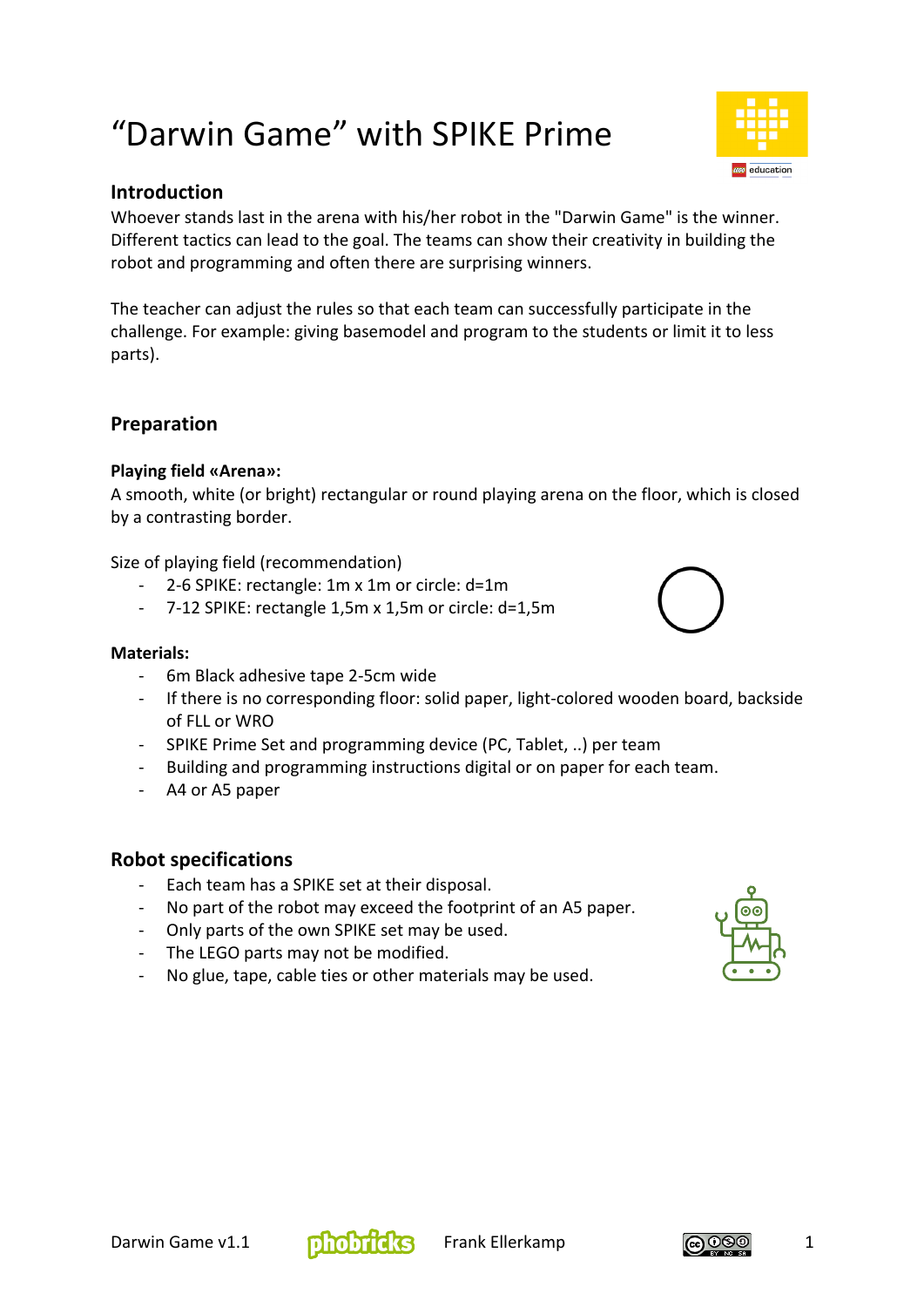

# **Rules of the game**

- - The winner is the last person to enter the arena.
- - Every robot that leaves the arena (sensor outside the black border) is eliminated.
- - Any robot that falls over (cannot continue) is eliminated.
- - Robots that do not move or only move in one place are eliminated.
- - Robots, which are destructive (the other
- - Damage robot) are eliminated.
- - Robots that damage the underground are excluded.
- - The robots must drive autonomously (no remote control or program change during the game)
- - After a round, the teams are given a few minutes for repairs or optimization.

# **The Game**

1. all robots are placed in the ring facing to the border. All robots must first move outwards.

2. on the command "3-2-1-LEGO" the teams start the robots (via button or app)

3. the game continues until only one robot is left in the arena.

4. the game will be interrupted if the active robots cannot move any more (e.g. got stuck) The remaining robots in the game are placed back on the outline and the game is started with the command "3-2-1-LEGO".

5. the robot name of the winning team is written down.

Starting position:





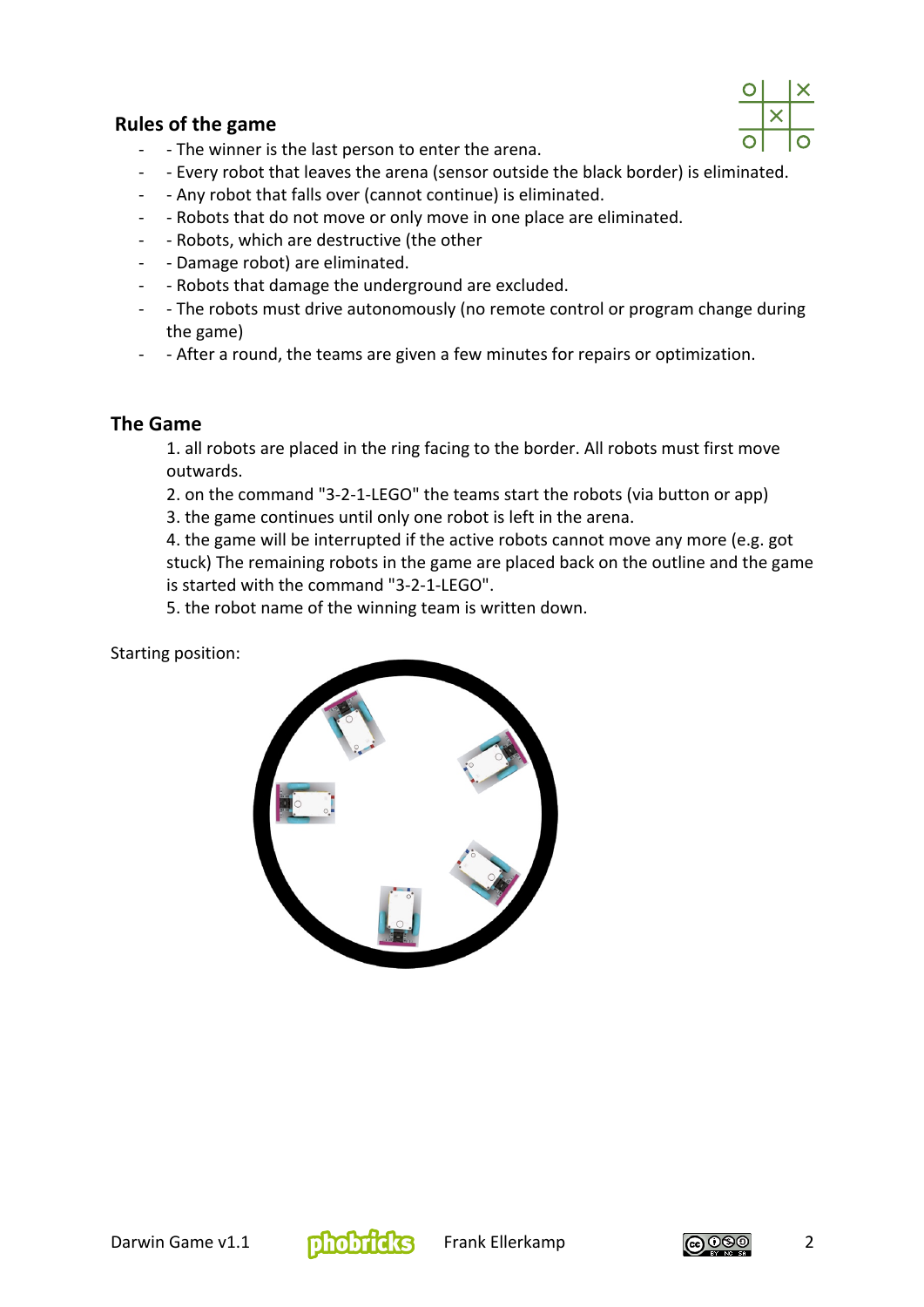# **Double lesson 90'**

#### **Introduction 5':**

- Greeting
- What is the game "Darwin" about
- (Darwin has researched which species prevail)
- Sequence of the double lesson
- Rules for the model

#### **Construction and test phase 45':**

- Building a model according to the rules
- Testing in the game arena
- Name assignment of the robot by the team
- Time announcement to inform the teams (with 5minn reserve)

#### **Game 25':**

- Rules of the game
- 3-5 game rounds
- Optional conversion phases max. 3min

#### **Award Ceremony 5':**

- Winning team and all participants receive feedback

#### **Tidy Up and Reflection 10':**

- Robots are dismantled and sorted into the boxes
- Reflection



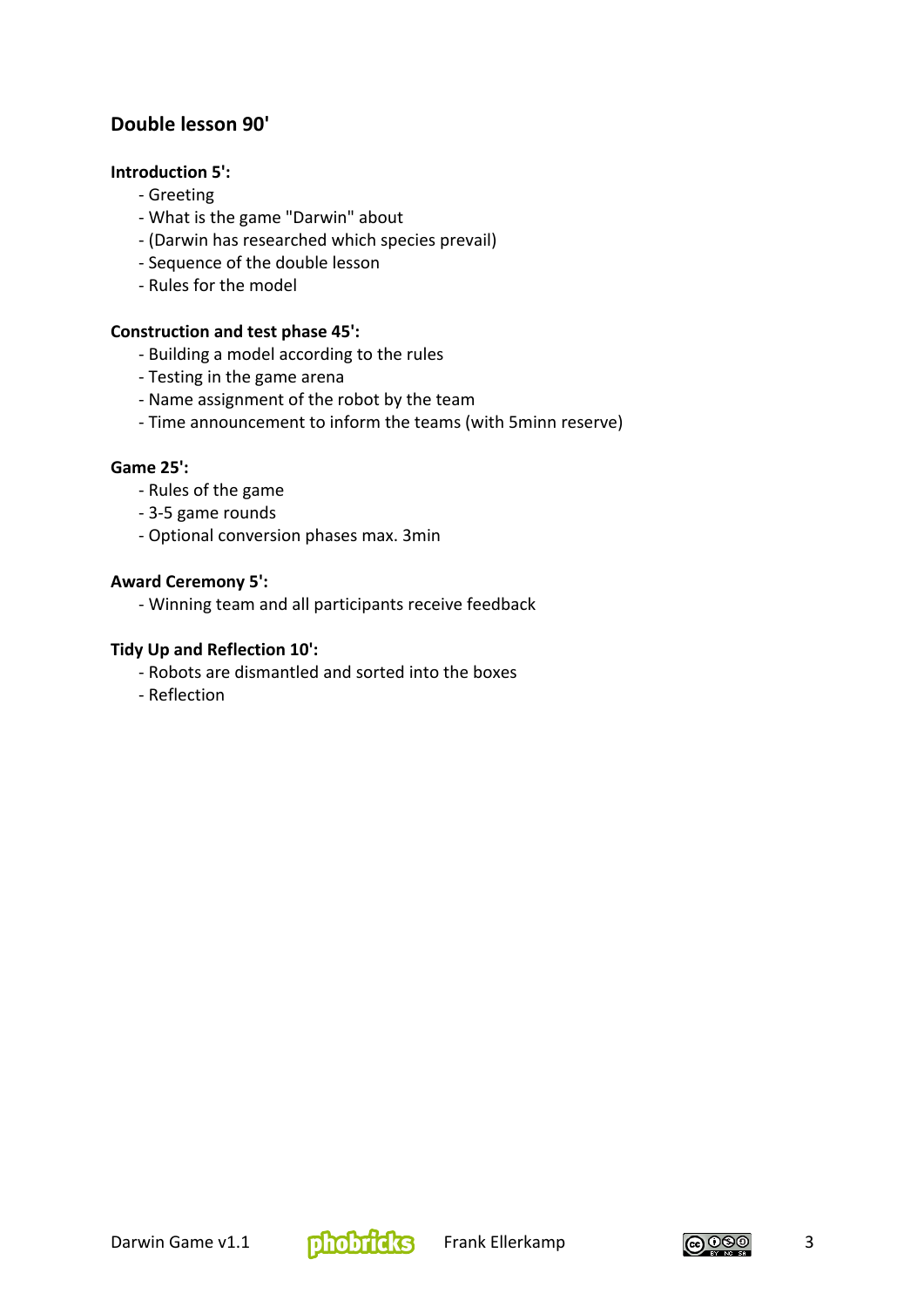# **General tips**

1. by specifying a basic model and basic programming, even inexperienced teams can take part in the challenge

2. for advanced SuS the general rules for robots are sufficient.

3. 15min before the start of the Challenge all teams should have successfully tested their robot in the arena. If a team does not have a roadworthy robot at this time, it should use the basic model and basic programming.

4. the teams should give their robot a name already in the construction phase.

5. if there are discussions when placing the robots in the arena, the winning team must first place the robot on the line

6. all spectators must keep enough distance to the arena so that no feet touch the robots.

7. the teacher should announce in time when the challenge will start. 10min, 5min. Experience has shown that a buffer of 5min has to be included here. I.e. start with the 10min announcement 15min before the planned challenge.

### **Program debugging:**

- If the robot moves backwards instead of forwards, the letters must be swapped when defining the motors by clicking the port letter again.
- If the robot does not move at all, the ports must be checked.
- If the robot does not recognize the black line:
	- o If the port is not correct.
	- o If the color sensor is mounted too low or too high. Ideally a 2x4Block fits just underneath.



# **Building Instructions:**



Download-Link: https://phobricks.ch/ressourcen/



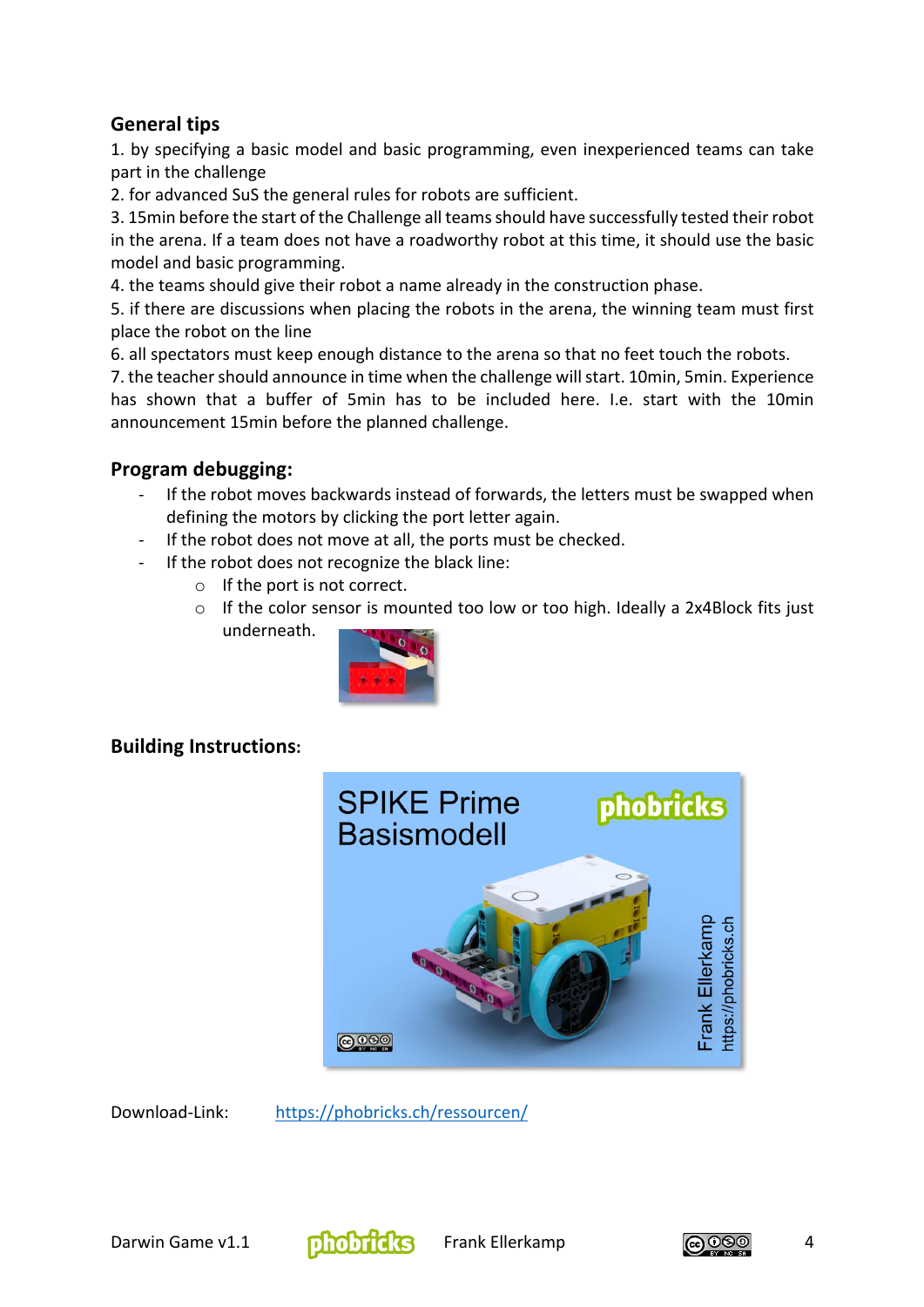# **Block-Program SPIKE Prime Basemode «Stay in the Field»:**

1. Open SPIKE App



2. New Project:



3. Create new word blocks project:

| Project 13 |  |  |  |  |
|------------|--|--|--|--|
|            |  |  |  |  |

New Project



4. Program: